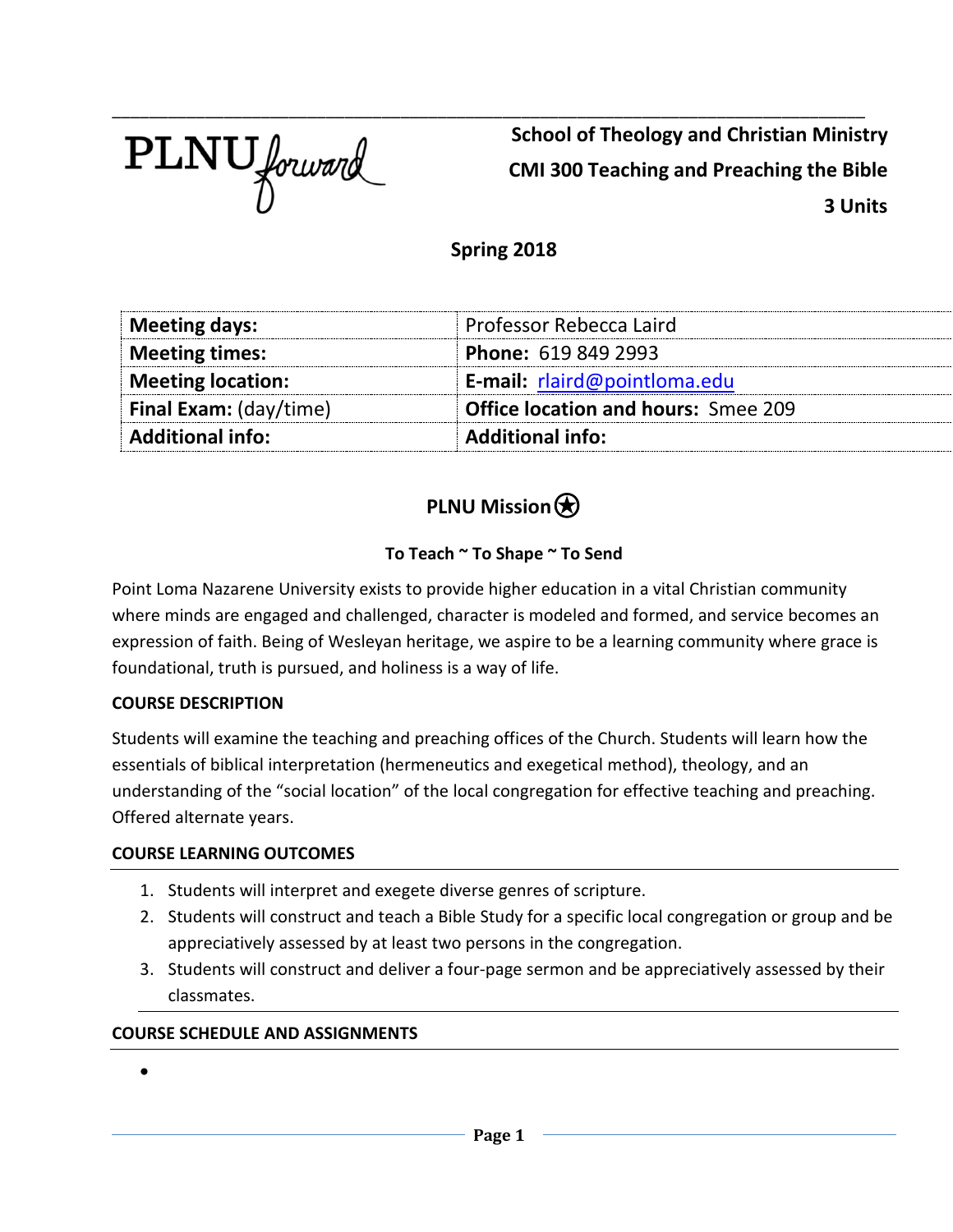#### **REQUIRED TEXTS AND RECOMMENDED STUDY RESOURCES**

Frank Craddock, Craddock on the Craft of Preaching. Edited by Lee Sparks and Kathryn Hayes Sparks. St Louis, MO: Chalice Press, 2011.

Barbara Brown Taylor. The Preaching Life. Boston: Cowley, 1994.

James C. Wilhoit and Effective Bible Teaching

| ۰,  |  |
|-----|--|
| . . |  |
|     |  |

| <b>DATE</b>      |                                                                                                                                                                                                                                                                                                                                                                                                                                                  | <b>ASSIGNMENT</b>                                                                                                                    |
|------------------|--------------------------------------------------------------------------------------------------------------------------------------------------------------------------------------------------------------------------------------------------------------------------------------------------------------------------------------------------------------------------------------------------------------------------------------------------|--------------------------------------------------------------------------------------------------------------------------------------|
| <b>PRESENTED</b> |                                                                                                                                                                                                                                                                                                                                                                                                                                                  | <b>DUE DATE</b>                                                                                                                      |
| Week 1           | Overview of class. Become a servant of the Word of God<br>through Preaching and Teaching<br>Plenary session 1                                                                                                                                                                                                                                                                                                                                    |                                                                                                                                      |
|                  | Practicum-Hearing the sermon via VIA<br>We will listen to a sermon together and learn to use VIA as<br>our classroom technology for preaching assessment                                                                                                                                                                                                                                                                                         | Read FC, Chp 1<br>"Between the<br>Ear and the<br>Mouth"                                                                              |
| Week 2           | Plenary session 2                                                                                                                                                                                                                                                                                                                                                                                                                                | Read BBT Chps.<br>1 & 2 "A Church<br>in Ruins" and<br>"Call"                                                                         |
|                  | Practicum-Reading and analyzing the construction of a<br>sermon. Each student will come having analyzed a sermon<br>from I Am Not Ashamed: Sermons by Wesleyan-Holiness<br>Women, Diane LeClerc, editor. Copies on reserve in the<br>library.                                                                                                                                                                                                    | Read FC, Chp. 2<br>"New<br>Testament<br>Theology as a<br>Pastoral Task"                                                              |
| Week 3           | Plenary session 3                                                                                                                                                                                                                                                                                                                                                                                                                                | Read BBT Chps<br>3-5, "Vocation<br>"Imagination"<br>and "Bible"<br>and FC, Chp. 3<br>"Preaching as<br>Storytelling, For<br>Instance" |
|                  | Practicum-The Lectionary. Let the Word shape you so you<br>can preach or teach it faithfully and leave the work to the<br>Spirit that enlivens the Word. Students will identify the genre<br>and work in groups to exegete each of the lectionary texts for<br>the following Sunday using Tom Long's Method.<br>Students will be given preaching dates for the second half of<br>the semester. Lectionary texts for the following Sunday will be |                                                                                                                                      |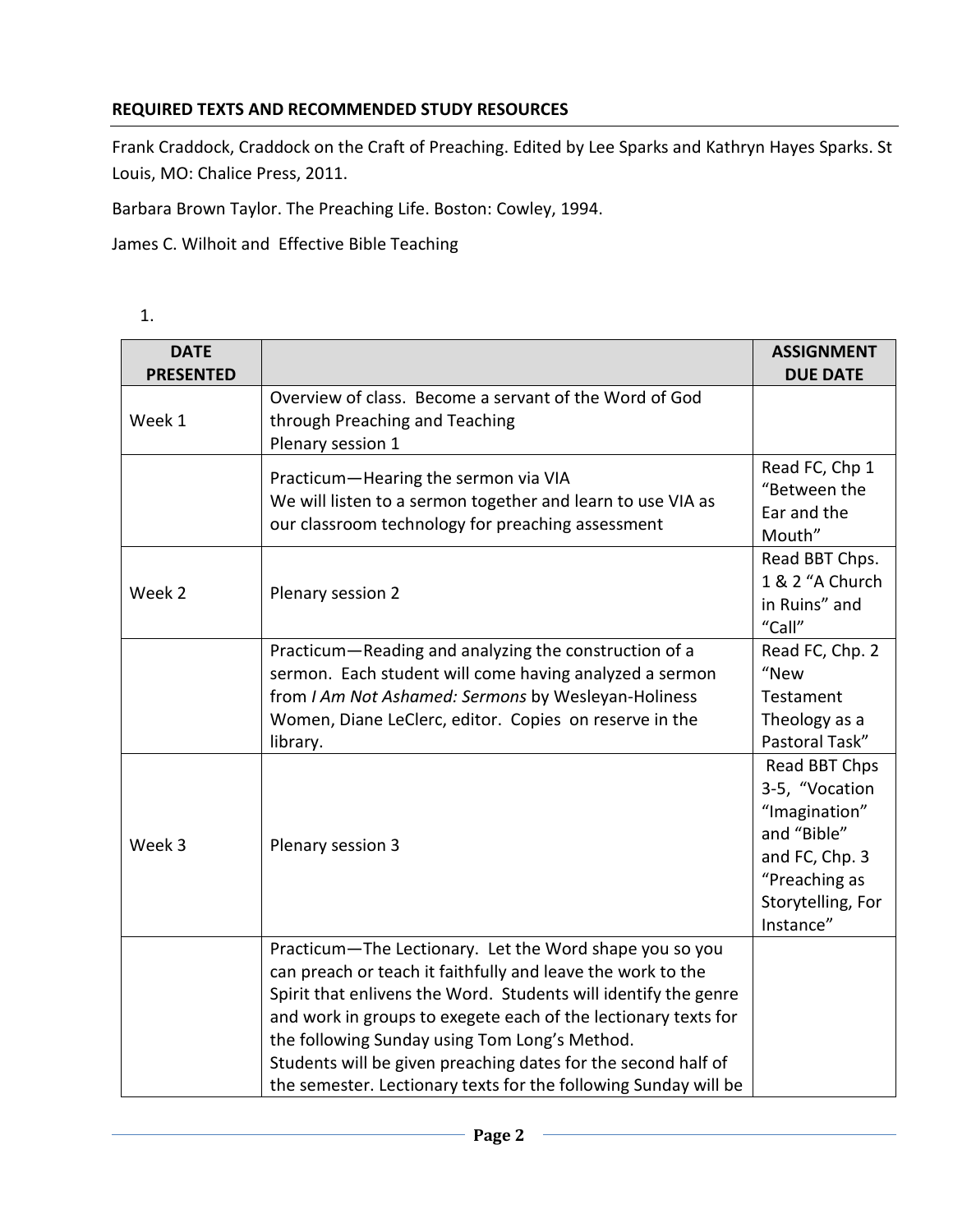|        | used for both exegetical paper (due week 6 and sermons due<br>on preaching date).<br>Library Resources tour.                                                                                              |                                                                                                                                 |
|--------|-----------------------------------------------------------------------------------------------------------------------------------------------------------------------------------------------------------|---------------------------------------------------------------------------------------------------------------------------------|
| Week 4 | Plenary session 4-Preaching In the Context of Worship                                                                                                                                                     | Read BBT Chps.<br>6-7, "Worship"<br>and "Preaching"                                                                             |
|        | Practicum-Students will identify themes and forms for<br>teaching and preaching in the lectionary texts for the<br>following Sunday and create an order of worship for a Service<br>of the Word and Table |                                                                                                                                 |
| Week 5 | Plenary session 5-The Narrative, story-shaped sermon                                                                                                                                                      | Read FC Chp 5 &<br>6: "Preaching as<br>Storytelling: The<br>Form" and<br>"Additional<br>Practical<br>Suggestions"               |
|        | Practicum-Students will share their comparison of sermons<br>from BBT, Part II, attending to how the genre of the text and<br>the context of worship/preacher influence the sermon.                       | Pick two<br>sermons from<br>Part Two of BBT<br>and compare<br>and contrast<br>them using<br>sermon<br>worksheet.                |
| Week 6 | Plenary session 6-Twice Told Tales and Human Experience                                                                                                                                                   | Read Craddock,<br>Chps. 7&8 "The<br>sermon as<br>Twice-Told Tale:<br>What is it?<br>Funds in the<br>Memory Bank"                |
|        | <b>Exegesis Papers due</b>                                                                                                                                                                                |                                                                                                                                 |
| Week 7 | Plenary session 7: After the writing comes the delivery.<br>Moving the words off the page.                                                                                                                | Read FC: Chps.<br>9-11, "The<br>Sermon as<br>Twice-Told Tale:<br>Human<br>Experience,<br>Form and New<br>Words to Old<br>Tunes" |
|        | Practicum: Group 1 Sermons                                                                                                                                                                                |                                                                                                                                 |
| Week 8 | Plenary: Sermons that Comfort and Confront                                                                                                                                                                | Read FC: Chp.<br>12 & 13                                                                                                        |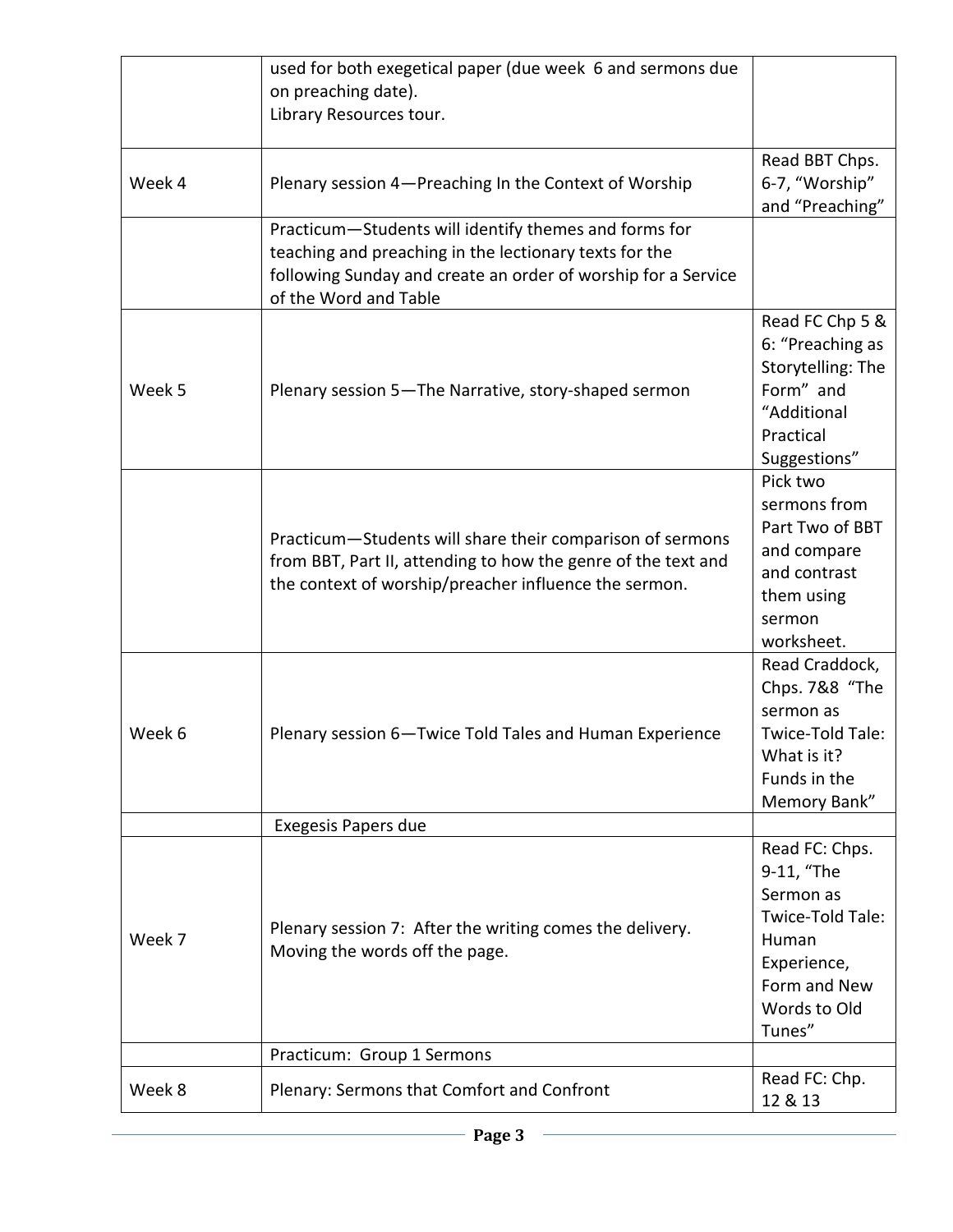|         |                                                                                               | "Reaching and                                                                            |
|---------|-----------------------------------------------------------------------------------------------|------------------------------------------------------------------------------------------|
|         |                                                                                               | the Nod and                                                                              |
|         |                                                                                               | Shock of                                                                                 |
|         |                                                                                               | Recognition"                                                                             |
|         | Practicum: Group 2 Sermons                                                                    |                                                                                          |
| Week 9  | Plenary: Getting                                                                              | Read FC Chps.<br>14 & 15<br>"Preaching the<br>Same Sermon<br>Every Week"<br>and "Wanting |
|         |                                                                                               | Out"                                                                                     |
|         | Practicum: Group 3 Sermons                                                                    |                                                                                          |
| Week 10 | Plenary: Good beginnings and better endings                                                   | Read FC Chp. 16<br>"Thirteen Ways<br>to End a<br>Sermon"                                 |
|         | Practicum: Group 4 Sermons                                                                    |                                                                                          |
| Week 11 | Plenary: Preaching Week in and Week Out: Preaching as<br>Spiritual Discipline                 | Read FC chp 17-<br>18: "The Habit<br>of the Sermon"<br>and "Once More<br>with Feeling"   |
|         | Practicum: Revised sermons to be turned in after reviewing<br>feedback from peers through VIA |                                                                                          |
| Week 12 | Plenary: The Teaching Task of the Church                                                      | Read JW/LR<br>Chp. 1-4, The<br>Task of the<br>Effective<br>Teacher                       |
|         | Practicum: Preparing to teach. Method meets real people in<br>real places.                    | Read JW/LR<br>Chp. 5-8                                                                   |
| Week 13 | Plenary: Directive                                                                            |                                                                                          |
|         | Practicum:                                                                                    | Read Chps. 9-10<br>on Inductive<br><b>Bible Study</b>                                    |
| Week 14 |                                                                                               |                                                                                          |
|         | Practicum: Bible Study Teaching Practice in Groups. Lesson<br>Plans due.                      |                                                                                          |
| Week 15 |                                                                                               |                                                                                          |
|         |                                                                                               |                                                                                          |

#### **ASSESSMENT AND GRADING**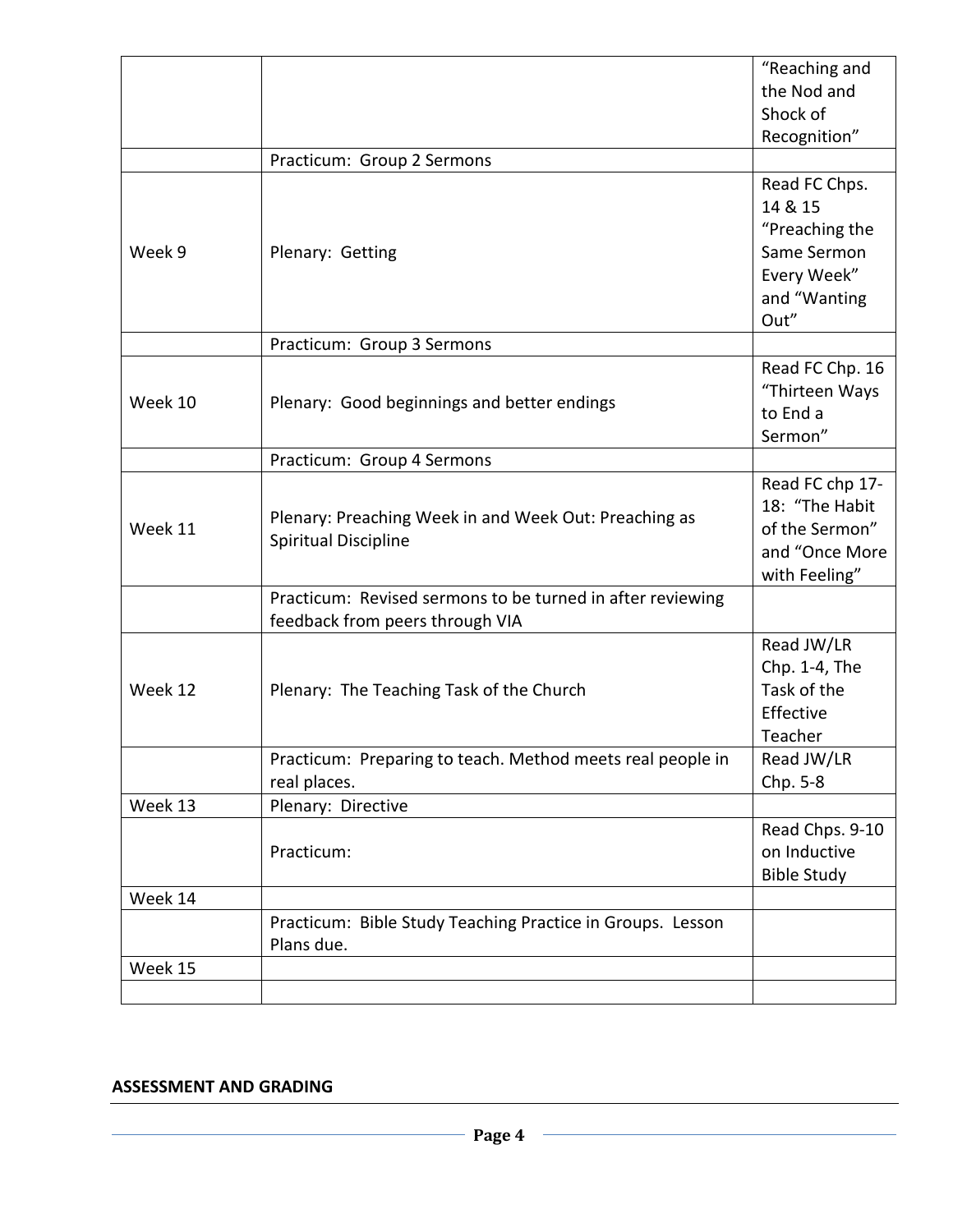Note: Clearly define a grading policy to avoid any confusion concerning expectations. It is most helpful if at least two things are present: 1) a point distribution and 2) a grading scale.

| Sample assignment distribution by percentage:                                                                                                                                     | Sample grade scale:                                                                                |                                                                                                |
|-----------------------------------------------------------------------------------------------------------------------------------------------------------------------------------|----------------------------------------------------------------------------------------------------|------------------------------------------------------------------------------------------------|
| Weekly quizzes 10%<br>$\bullet$<br>Assignment #1 25%<br>$\bullet$<br>Assignment #2 25%<br>$\bullet$<br><b>Group Project</b><br>20%<br>$\bullet$<br>Final Exam<br>20%<br>$\bullet$ | $A = 93 - 100$<br>$A = 92 - 90$<br>$B + = 87 - 89$<br>$B = 83 - 86$<br>$B = 80 - 82$<br>$C+=77-79$ | $C = 73 - 76$<br>$C = 70 - 72$<br>$D+=67-69$<br>$D = 63 - 66$<br>$D = 60 - 62$<br>$F = 0 - 59$ |

#### **INCOMPLETES AND LATE ASSIGNMENTS**

All assignments are to be submitted/turned in by the beginning of the class session when they are due—including assignments posted in Canvas. Incompletes will only be assigned in extremely unusual circumstances.

### **FINAL EXAMINATION POLICY** $\bigotimes$

Successful completion of this class requires taking the final examination **on its scheduled day**. The final examination schedule is posted on the [Class Schedules](http://www.pointloma.edu/experience/academics/class-schedules) site. No requests for early examinations or alternative days will be approved.

NOTE: The following policies are to be used without changes:

## **PLNU COPYRIGHT POLICY**

Point Loma Nazarene University, as a non-profit educational institution, is entitled by law to use materials protected by the US Copyright Act for classroom education. Any use of those materials outside the class may violate the law.

## **PLNU ACADEMIC HONESTY POLICY**

Students should demonstrate academic honesty by doing original work and by giving appropriate credit to the ideas of others. Academic dishonesty is the act of presenting information, ideas, and/or concepts as one's own when in reality they are the results of another person's creativity and effort. A faculty member who believes a situation involving academic dishonesty has been detected may assign a failing grade for that assignment or examination, or, depending on the seriousness of the offense, for the course. Faculty should follow and students may appeal using the procedure in the university Catalog. See [Academic Policies](http://catalog.pointloma.edu/content.php?catoid=18&navoid=1278) for definitions of kinds of academic dishonesty and for further policy information.